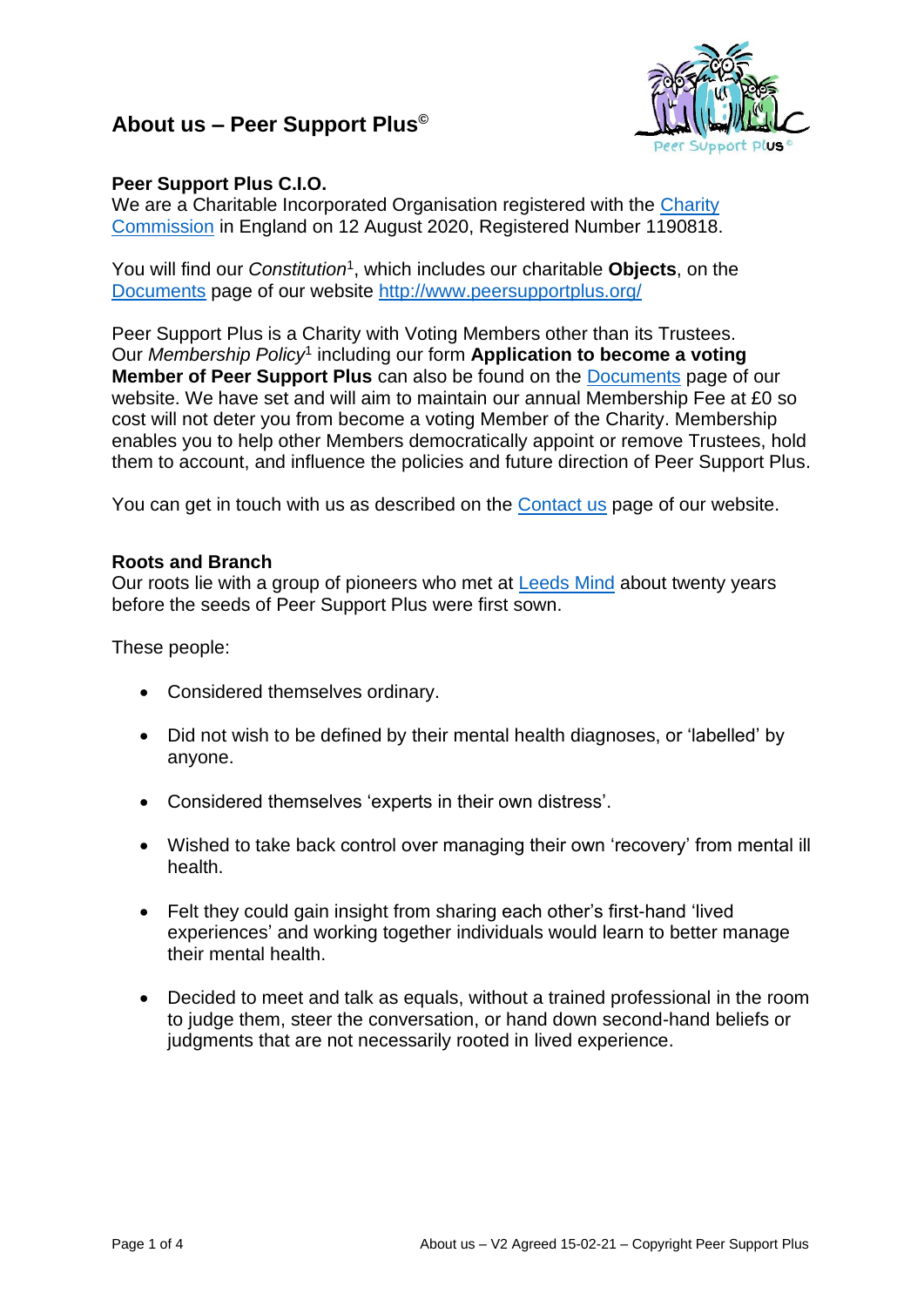In a bold move, Leeds Mind's Board of Trustees agreed to risk trusting these people to meet weekly as a Group without an 'expert professional' in control. Each individual group member undertook to take responsibility for their own wellbeing and behaviour, respect *Safeguarding*<sup>1</sup> and *Health and Safety*<sup>1</sup> policies, and aspire to agreed *Guidelines for Behaviour*<sup>1</sup> . Some participants volunteered to Facilitate the group, which meant looking after process, timekeeping and domestic matters.

Facilitators are not 'leaders' or 'experts' but equal participants in the group who continue to share their feelings and lived experience while learning to better manage their own mental health. In practice, every group member helps to facilitate 'Group Work' by speaking from the 'I' sharing thoughts and feelings arising from their own lived experience; and speaking up if they feel uncomfortable with the process or think the conversation may be straying from agreed guidelines.

As time went on, more weekly Support Groups were established. Particular tools, techniques and awareness that individuals had discussed and found helpful were noted and eventually shaped into bespoke Workshops and Courses conducted using the same Group Work practices and in the same safe environment.

This model of Peer Support Group Work, hosted by Leeds Mind, proved so valued by and beneficial to group members that for more than a decade it was funded by the NHS and Leeds Adult Social Care, enabling Leeds Mind to employ two or three people (often existing Volunteers) to administer and facilitate a substantial ongoing core programme of Support Groups, bespoke Workshops and Courses.

By 2012, NHS funding cuts had focused Commissioners priorities on other interventions, principally those which evolved into the present [Leeds Mental](file:///D:/Peer%20Support%20Plus/Documents/About%20us/eedscommunityhealthcare.nhs.uk/our-services-a-z/leeds-mental-wellbeing-service/home/)  [Wellbeing Service](file:///D:/Peer%20Support%20Plus/Documents/About%20us/eedscommunityhealthcare.nhs.uk/our-services-a-z/leeds-mental-wellbeing-service/home/) offering. Consequently, NHS and Leeds Adult Social Care withdrew funding from Peer Support at Leeds Mind. Peer Support Volunteers campaigned vigorously and in March 2013 won a one-off grant sufficient to support one part-time administrator through one more financial year.

From April 2013, Volunteers delivered all Support Groups, Workshops and Courses. To radically reduce Facilitator preparation time and increase Peer benefit, Volunteers completely redesigned, re-wrote and enhanced bespoke core Courses and popular Workshops using consistent language, content, presentation, process and document control, so they all follow a familiar format, pre-packaged, off-the-shelf and sessionready.

As time passed Leeds Mind sought and won new Commissions to shape and take this proven Peer Support material and Group Work practice into a wide variety of environments such as Asian Women's group, Prison, Community, University and even NHS settings. Employed Peer Support workers now worked alongside Volunteers to co-Facilitate Leeds Mind's 'traditional' Programme of (free at the point of delivery) Support Groups, Workshops and Courses.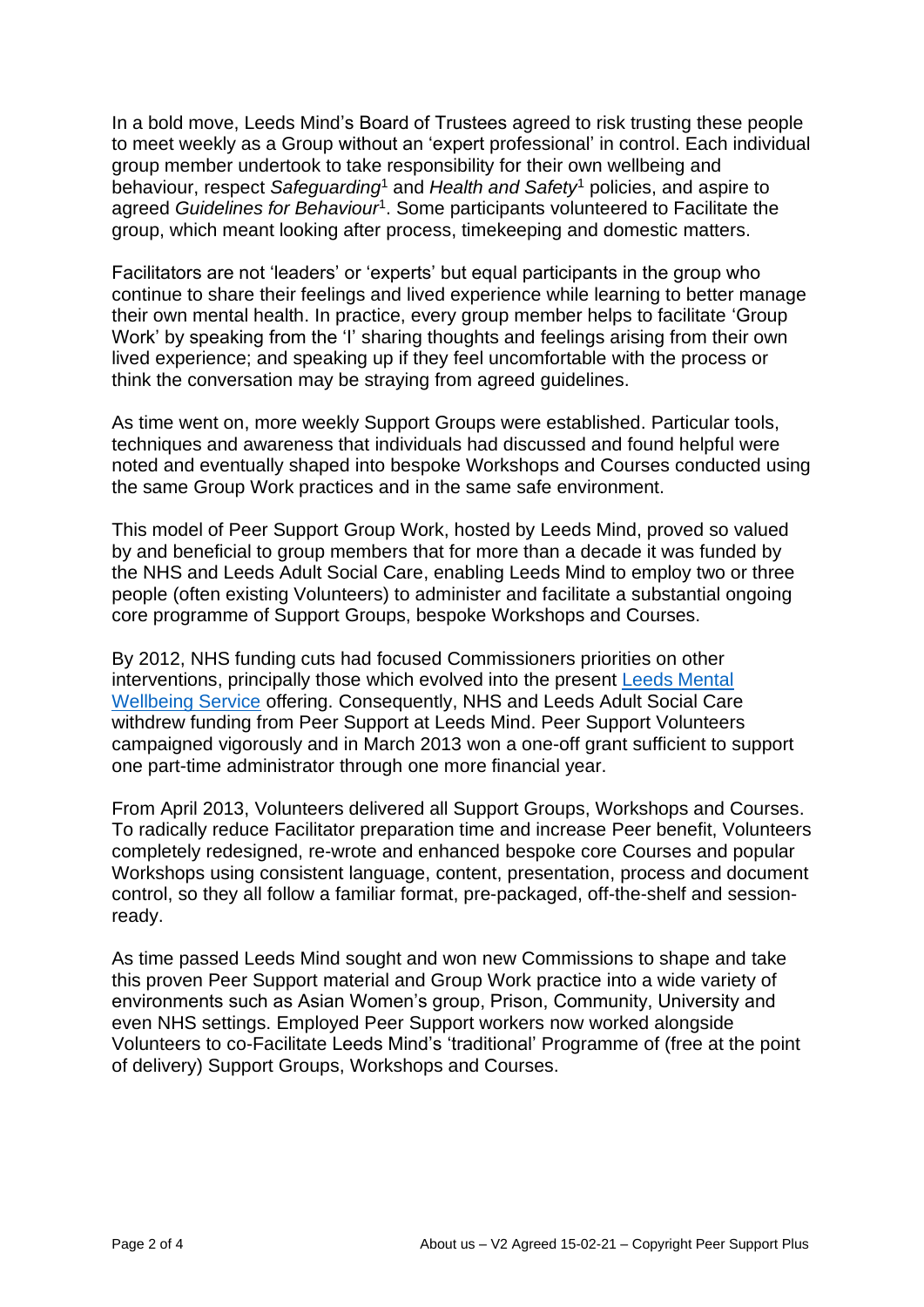In 2018, Commissioners demanded the formation of a consortium of third sector providers, including Leeds Mind, to contract collectively and supply a package of services. Funding for 'traditional' Peer Support was left out of this contract. From April 2019 Leeds Mind generously continued to employ Peer Support workers and support Peer Support Volunteers using 'internally generated' funds.

In October 2019 with demand and waiting lists for membership of Peer Support Groups far exceeding its capacity to supply, Leeds Mind's decided upon a radical change of Operational direction. It was announced that on 31 March 2020 the two existing open-ended Support Groups would close and scarce resources would be diverted to offer time-limited (six months duration) membership of a Support Group, and a reduced programme of Workshops and Courses. It expected short run interventions would bring limited benefit to a larger number of people but at the cost of abandoning the open-ended principal and current Support Groups members.

We believe open-ended Support Group membership is the foundation stone of Peer Support as practiced at Peer Support Plus. People learning elsewhere to take responsibility for and manage their mental health continually suffer a lack of continuity and stability to help them tackle deep seated issues or maintain their present level of 'recovery'. They often experience long waits for NHS support and feeling 'passed from pillar to post'. They feel rejected when services close or therapists move during constant NHS staffing changes and reorganisations; and feel abandoned when strictly time limited interventions stop. This fear of being left 'high and dry' while they are attempting challenging steps undermines people's commitment to tackle difficult issues or embark on major life or behavioural changes.

Open-ended Support Group members and Volunteers vigorously protested Leeds Mind's decision to branch from what we believe is a fundamental principle. The promise of open-ended membership is the very thing that fosters commitment and enables some group members to make real headway with their own issues. It ultimately sustains the group because individuals grow in confidence and become Volunteer Facilitators. Another of the founding principles that it is 'O.K. to leave and O.K. to come back' actually helps people have confidence to leave their Support Group and continue self-managing their 'recovery' unsupported, rather than clinging to their places or seeking support elsewhere.

## **Our History**

On 19 March 2020, existing members of the Leeds Mind open-ended Wednesday afternoon Peer Support Group formally established themselves as a Community Association they named Peer Support Plus, and contracted to meet weekly from 1 April 2020 at Leeds City Council's Lovell Park Mental Health Hub.

On 23 March 2020, Covid 19 lock-down prevented a final celebratory face-to-face meeting on 25 March at Leeds Mind's building in Horsforth. Instead, group members (we call Peer Support Plus beneficiaries 'Peers') immediately met online by Zoom as Peer Support Plus and continue to meet weekly.